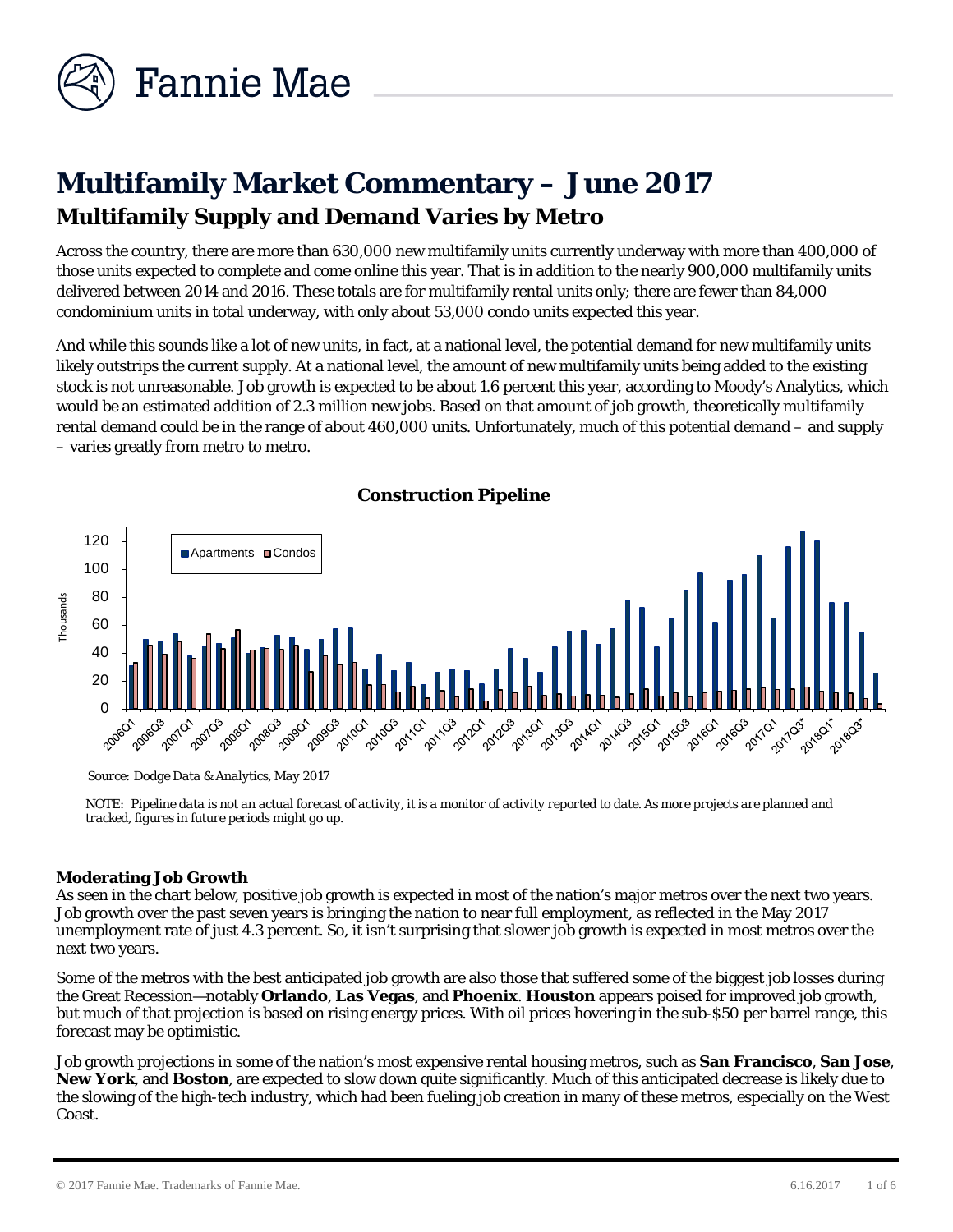



# **Change in Employment (CAGR) – Select Metros**

*Source: Moody's Analytics, 1Q2017*

## **New Supply Concentrated in a Handful of Metros**

As seen in the chart below, only 12 metros have more than 20,000 units that are completed or underway since 2016. This new supply is not evenly distributed throughout these metros and instead is concentrated in a limited number of submarkets. Even in the **New York** metro, about 43 percent of its nearly 86,000 multifamily units under construction are located in just two boroughs: **Brooklyn** and **Queens**. In fact, with more than 20,000 multifamily rental units underway, Brooklyn has more units underway than **Manhattan**, which has about 18,000 units underway. As a result, concessions currently are at just -2.0 percent for the greater New York metro according to Axiometrics, but above -8.3 percent for both Manhattan and Brooklyn, which is more than a month's free rent.

At nearly 35,000 units, **Washington, DC** has the second-highest level of new multifamily rental supply underway. The bulk of the DC metro's new multifamily construction is located within the District itself, with more than 16,000 units underway. The most impacted District submarkets include Anacostia, Northeast, Capitol Hill, Logan Circle, the Southwest Waterfront, Brightwood, and Mt. Pleasant. The Northern Virginia submarkets have more than 8,500 multifamily rental units underway, located primarily in Tysons Corner, Rosslyn, Ballston, Shirlington, and Old Town Alexandria.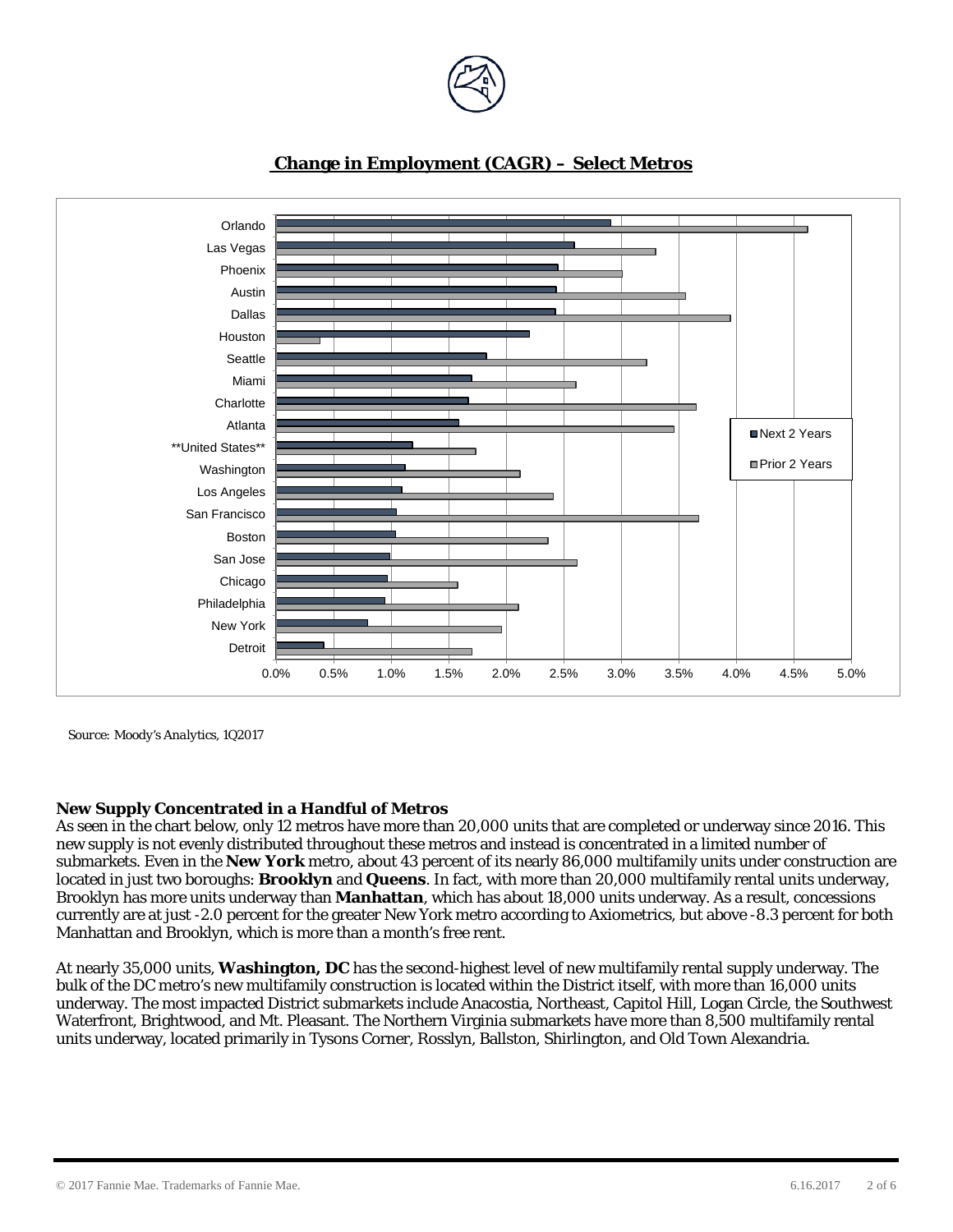



# **Multifamily Apartment Units Underway – Select Metros**

*Source: Dodge Data & Analytics, April 2017 – Metros with 4,000 or more units underway or completed.*

*NOTE: Pipeline data is not an actual forecast of activity, it is a monitor of activity reported on to date. As more projects are planned and tracked, figures in future periods might go up.* 

#### **Developers Focused on High-Cost Metros**

Why are developers building so many new multifamily units primarily in higher-cost metros? The leading reason is rising construction costs. According to the Engineering News-Record's Construction Cost Index, overall construction costs have risen about 2.6 percent annually on average over the past five years. The cost of most building materials doesn't really fluctuate regardless of the location of the construction project. Therefore, many developers have been focusing on those metros that boast a trifecta of solid job growth, positive demographic trends, and above-average asking rents.

This helps explain why metros such as Indianapolis or Cincinnati – both of which have had positive job growth over the past few years – do not have elevated levels of new multifamily supply underway. For example, Cincinnati had job growth of 1.8 percent in 2016 and is expected to have at least 1.6 percent job growth this year. And while about 2,900 units are due to complete and come online in 2017, there is potential demand for about 3,800 multifamily rental units this year alone. But Cincinnati's average asking rent is estimated at just \$850, as of the fourth quarter of 2016. That rent level is not much of an incentive for developers to build new multifamily projects in Cincinnati if there isn't much of a project cost differential between it and a higher asking-rent metro, such as Seattle.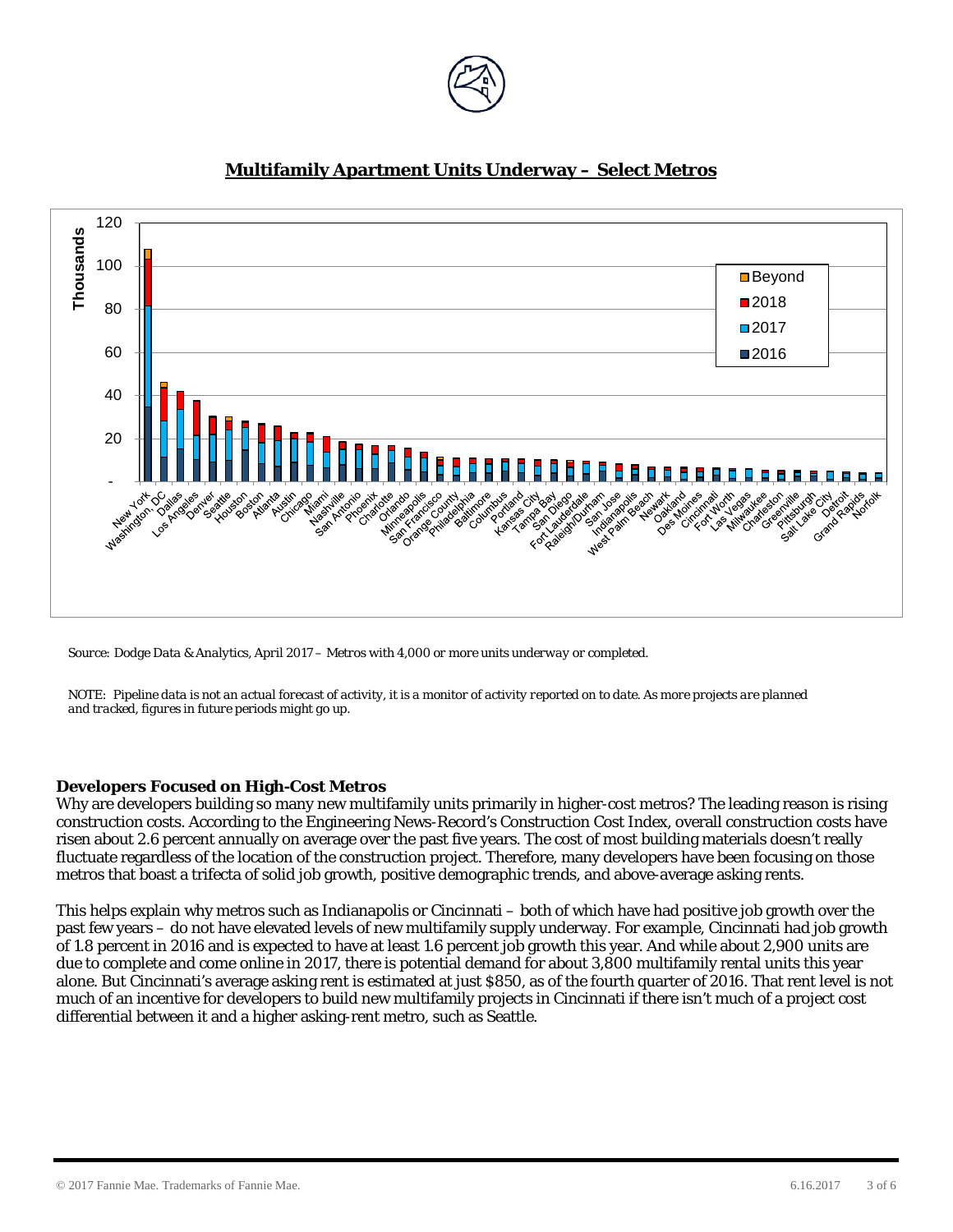

#### **A Variety of Oversupplied Metros**

As seen in the table to the right and highlighted in yellow, there are some metros that are considered oversupplied over the next 12 to 24 months, based on projected job growth. Some of the larger and higher-cost metros include **New York**, **Washington, DC**, and **Miami**, but even smaller, less expensive rental metros have not been spared. These include **San Antonio**, **Nashville**, and **Charlotte**.

**Portland** is one example of a smaller metro that has been attracting residents and investment. Expansion of the high-tech sector here has helped boost much of Portland's job growth, representing nearly 8 percent of the employment base.

While jobs in this sector tend to pay well, it can also be quite volatile, especially since the metro's largest employer is Intel, with more than 17,000 local employees. As a result of the influx of younger, well-educated, and well-paid residents, developers have focused on catering to this particular Millennial cohort, thereby creating too much expensive multifamily development in too few submarkets. About 70 percent of the units underway are Class A units but are located in just three submarkets: Northwest, Northeast, and Beaverton.

#### **High-Tech Metros Equals High Levels of Supply**

Other oversupplied metros include high-tech-centric metros such as **Austin**, **Seattle**, and **Denver**. In **Austin**, nearly one-tenth of jobs are in the high-tech sector, particularly in semiconductor and computer manufacturing. Some of the metro's largest employers include Google, Apple, Facebook, IBM, and Samsung. This has led to an abundance of new multifamily supply geared toward Millennials who want to work and live downtown.

As a result, Austin's apartment market is likely in for some volatility as some of the new jobs expected over the next few years may not come from the high-tech sector nor pay enough to support Austin's escalating asking-rent levels.

#### **Undersupplied Might be an Overstatement**

It is important to remember that estimating job growth and potential multifamily demand is just that: an estimate. In some cases, it is also an expectation that all of a metro's economic drivers will coalesce at the same time. This can result in a metro appearing to be undersupplied but is nevertheless experiencing increasing concessions coupled with moderating or even negative rent growth.

**Houston** is one such example. Although the metro could produce enough jobs to create demand for 29,000 multifamily rental units, there is already too much supply resulting from nearly stagnant job growth over the past few years, leading to a current concession rate of 3.0 percent—about triple the national average. In addition, much of that projected job growth is dependent upon an expectation of rising oil prices over the next two years.

# **Expected Supply and Potential Demand of New Multifamily Units**

|                   | <b>Total New Units Expected</b>        |        |  |
|-------------------|----------------------------------------|--------|--|
| <b>Metro Area</b> | <b>Supply (Units) Potential Demand</b> |        |  |
| New York          | 85,908                                 | 56,106 |  |
| Los Angeles       | 34,925                                 | 35,838 |  |
| Washington        | 32,880                                 | 23,578 |  |
| Dallas            | 31,683                                 | 39,943 |  |
| Miami             | 27,626                                 | 21,208 |  |
| Seattle           | 22,909                                 | 20,020 |  |
| Atlanta           | 19,307                                 | 23,023 |  |
| Denver            | 18,501                                 | 12,414 |  |
| Bo sto n          | 17,609                                 | 18,210 |  |
| Chicago           | 15,406                                 | 20,571 |  |
| Ho uston          | 14,166                                 | 29,242 |  |
| Austin            | 14,128                                 | 12,843 |  |
| San Francisco     | 13,960                                 | 15,721 |  |
| Nashville         | 12,907                                 | 8,113  |  |
| Orlando           | 12,153                                 | 16,732 |  |
| San Antonio       | 11,518                                 | 9,334  |  |
| Phoenix           | 10,586                                 | 20,324 |  |
| Philadelphia      | 10,496                                 | 12,497 |  |
| Charlotte         | 10,045                                 | 8,782  |  |
| Portland          | 9,982                                  | 9,392  |  |

*Source: Dodge Data & Analytics and Moody's Analytics*

*Note: Supply equals total number of apartments units completed in 2017 and 2018 per Dodge Pipeline. Potential Demand is estimated by factoring in both the amount of new supply and the total number of new jobs expected in the metro in 2017 and 2018, per Moody's Analytics.*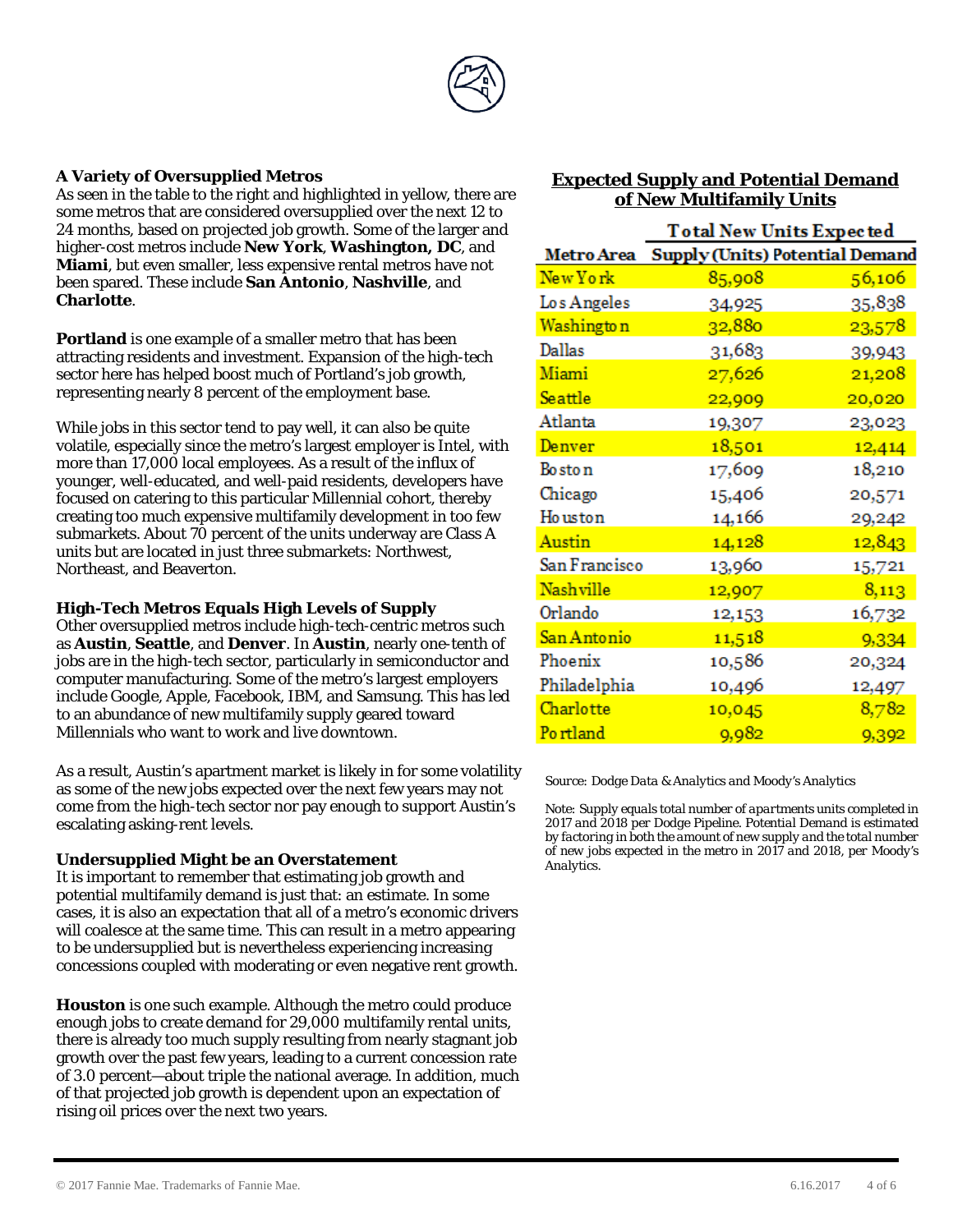

#### **Positive Job Growth Encouraged Too Much Supply**

There are a number of metros that are expected to have above-average job growth between 2016 and 2018, as seen in the table to the right. Unfortunately, that projected job growth encouraged developers to start building too many units in too few places.

One of the more startling examples of this supply/demand imbalance is **Nashville**. Nashville's multifamily rental sector has had robust deliveries of new units in the past several years, riding a wave of strong job and population growth, as well as an impetus to replace multifamily units lost in the floods of 2010. Unfortunately, it has simply been too much of a good thing, with more than 20,000 units completed since 2012 and another 13,000 units underway. As a result, modest rent growth, rising concessions, and increasing vacancy rates are expected in the near term.

#### **Some Metros Need More Supply**

**Orlando** and **Phoenix** are both poised once again to see some of the best job growth in the nation this year, as seen in the table to the right, due primarily to growth in the professional services, healthcare, and tourism sectors. Yet both metros are likely to be under-supplied. Orlando is expected to see job growth of nearly 7 percent between 2016 and 2018 but supply will likely fall short of demand by more than 4,500 units. Phoenix is also likely undersupplied. Its job growth should produce demand for more than 20,000 multifamily units, but only about half that amount is underway.

#### **Brighter Outlook Longer-Term**

It is important to keep in mind that this mismatch of supply and demand in many metros is expected to be short-lived, lasting only over the next 12 to 24 months. After that time, it is expected that the multifamily sector's underlying fundamentals in these metros will at least stabilize, if not improve, as this new wave of supply finally ebbs, allowing anticipated positive job growth and demographic trends to create more normalized—and even increasing—multifamily rental demand.

|                    | % Increase: 2016 vs. 2018      |      |                   |
|--------------------|--------------------------------|------|-------------------|
| <b>Market</b>      | <b>MF Inventory Total Jobs</b> |      | <b>Difference</b> |
| <b>Nashville</b>   | 9.6%                           | 4.2% | $-5.4%$           |
| Denver             | 6.1%                           | 3.4% | $-2.7%$           |
| <b>Kansas City</b> | 5.4%                           | 2.8% | $-2.6%$           |
| Charlotte          | 6.0%                           | 3.8% | $-2.3%$           |
| San Antonio        | 6.8%                           | 4.5% | $-2.2%$           |
| San Jose           | 3.8%                           | 1.7% | $-2.1%$           |
| Washington         | 4.6%                           | 2.9% | $-1.7%$           |
| Austin             | 6.7%                           | 5.1% | $-1.6%$           |
| Seattle            | 5.6%                           | 4.1% | $-1.5%$           |
| <b>Boston</b>      | 3.9%                           | 2.7% | $-1.2%$           |
| New York           | 2.9%                           | 1.8% | $-1.1%$           |
| Portland           | 4.9%                           | 4.1% | $-0.8%$           |
| <b>Baltimore</b>   | 2.9%                           | 2.3% | $-0.6%$           |
| Philadelphia       | 2.7%                           | 2.2% | $-0.5%$           |
| Columbus           | 3.9%                           | 3.5% | $-0.4%$           |
| Minneapolis        | 3.0%                           | 2.6% | $-0.4%$           |
| Indianapolis       | 3.3%                           | 3.0% | $-0.3%$           |
| Virginia Beach     | 2.4%                           | 2.2% | $-0.3%$           |
| San Francisco      | 2.7%                           | 2.7% | $-0.1%$           |
| Honolulu           | 1.6%                           | 1.6% | 0.0%              |
| Los Angeles        | 2.4%                           | 2.4% | 0.0%              |
| Milwaukee          | 2.4%                           | 2.5% | 0.1%              |
| Atlanta            | 4.0%                           | 4.3% | 0.2%              |
| St. Louis          | 1.9%                           | 2.2% | 0.3%              |
| Pittsburgh         | 2.2%                           | 2.7% | $0.5\%$           |
| Chicago            | 1.6%                           | 2.2% | 0.6%              |
| Sacramento         | 1.7%                           | 2.3% | 0.7%              |
| San Diego          | 1.8%                           | 2.6% | 0.8%              |
| <b>Dallas</b>      | 4.7%                           | 5.6% | 0.9%              |
| Miami              | 2.8%                           | 4.1% | 1.2%              |
| Cleveland          | 1.2%                           | 2.6% | 1.4%              |
| Orlando            | 5.3%                           | 6.8% | 1.5%              |
| Detroit            | 0.9%                           | 2.5% | 1.6%              |
| Tampa              | 2.5%                           | 4.2% | 1.7%              |
| Riverside          | 0.8%                           | 2.6% | 1.8%              |
| Cincinnati         | 1.4%                           | 3.4% | 2.1%              |
| Phoenix            | 3.0%                           | 5.1% | 2.1%              |
| Houston            | 2.2%                           | 4.9% | 2.7%              |
| Las Vegas          | 2.2%                           | 5.6% | 3.4%              |

## **Expected Change in Jobs and Multifamily Units**

*Source: Dodge Data & Analytics and Moody's Analytics*